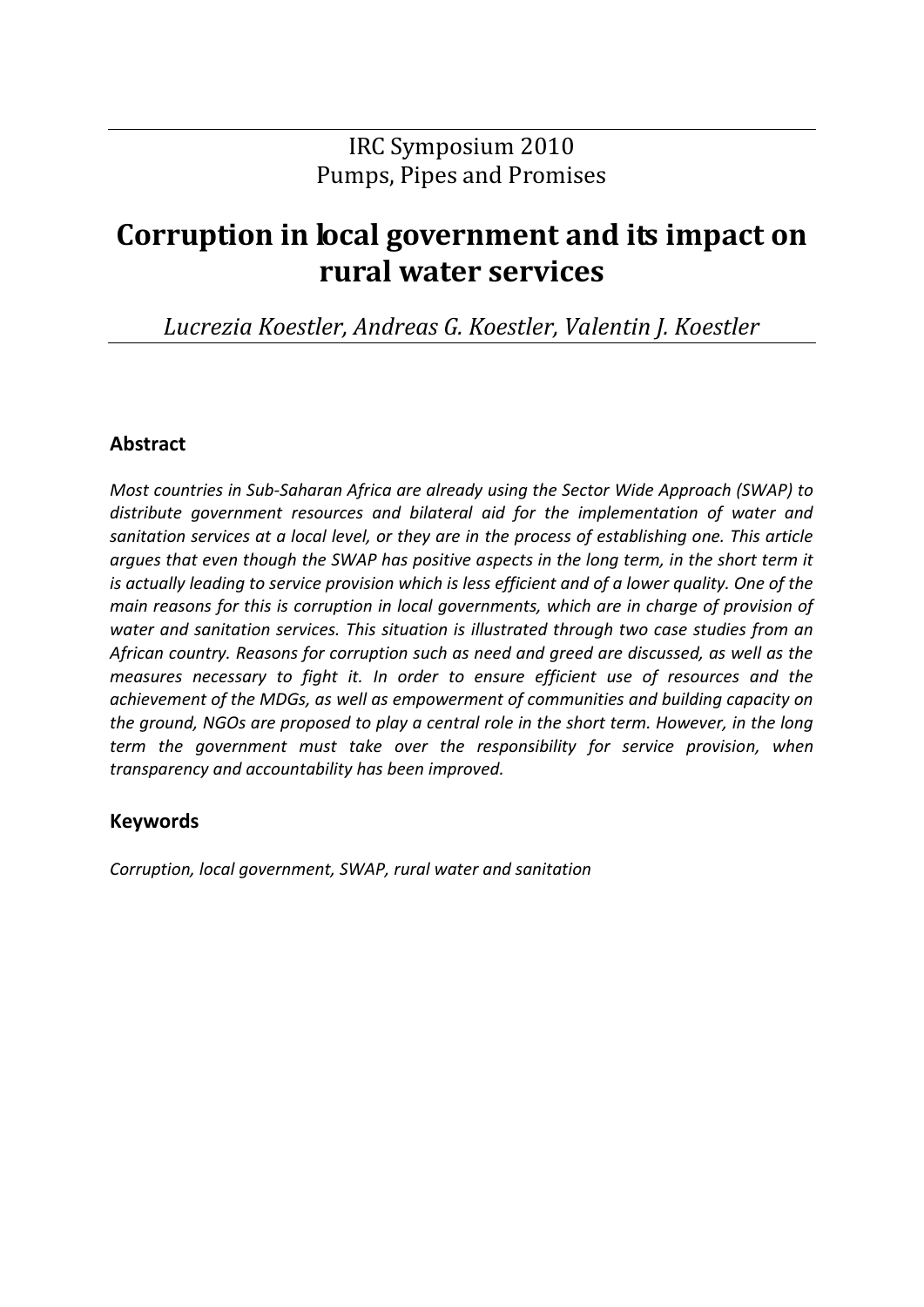### **INTRODUCTION**

<u>.</u>

For the past decade, the water sector in Africa has gone through profound changes. Implementation was moved away from government agencies to the private sector, and many sectors started the transition from a "project" to a "programme" approach. This shift profoundly affected the way that donors distribute money in developing countries, with more focus on local NGOs and a large share of bilateral aid to support the new programmes. One by one, the countries in Sub-Saharan Africa therefore started moving towards so-called Sector Wide Approaches (SWAPs). This paper will argue that the SWAPs have many positive aspects and could be a desirable system in future, however that the water service delivery, especially in rural areas, is currently becoming worse with the SWAP and not better. This has many different reasons, such as a lack of capacity and resources in local governments, slow and unorganised decentralisation processes and corruption. This paper will focus on the one that, in the authors' opinion, is having the most detrimental impact on water service delivery: corruption.

The paper will first review some of the literature linked to corruption in the water sector, and outline why the water sector is at special risk for corruption. To illustrate the assumption made above, some case studies from a country in Sub-Saharan Africa will then be presented.<sup>1</sup> In the end, the causes for corruption in Africa will be looked at in the light of the case studies, and potential solutions will be offered.

## **HARMONISATION OF THE WATER SECTOR**

With a multitude of actors active in the water sector in Africa, governments and donors saw the necessity for better coordination in order to increase efficiency of the aid and to increase focus on particular goals such as the Millennium Development Goals (MDGs). A process of harmonisation of the water (and, in many cases, sanitation) sector began, and the focus of many of these processes has been the Sector Wide Approach (SWAP). The SWAP is portrayed to have a number of benefits for the sustainability and efficiency of the water sector. Donors and government agencies align themselves around common goals and strategies, and put in place common monitoring and evaluation systems. The funds are paid directly from the main donors to a "basket fund", which is managed by the Ministry of Finance (in most countries) and then distributed to the agencies in charge of implementing and following up water projects. In countries where the decentralisation process is at an advanced stage, this means that the money is channelled from the central government to local governments. This puts more responsibility on local governments for service delivery, and in this way it increases the capacity of local governments in construction, operation and maintenance. It also creates ownership in local government entities for the projects, and

 $1$  The case studies in this paper are based on true stories. However, due to the delicacy of the subject, research was difficult and the authors take no responsibility for facts that might have been wrongly interpreted. The names of the sources are confidential.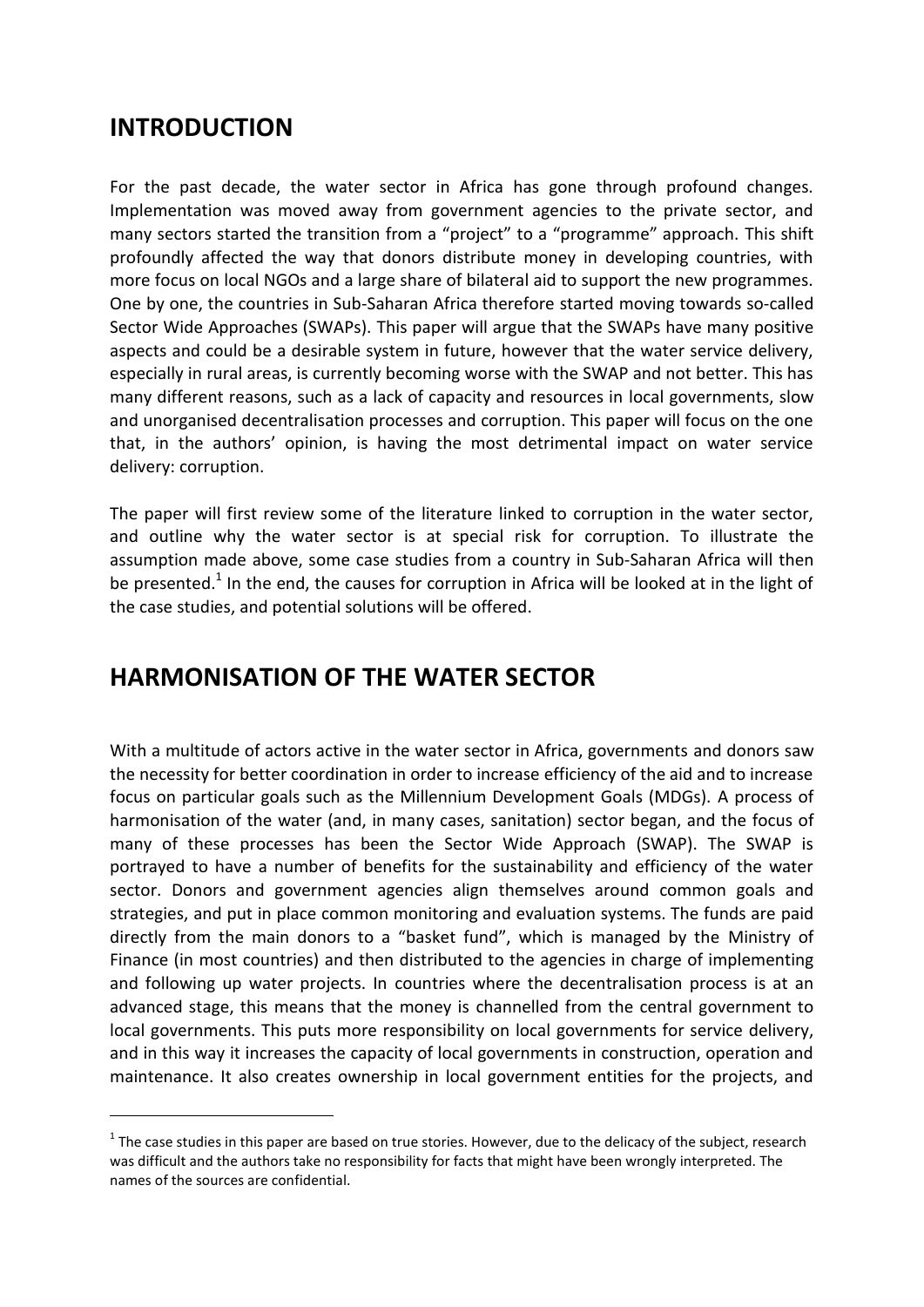promotes community involvement. Eventually, the projects will benefit positively from this in terms of sustainability (Harvey and Reed 2004). Some countries, like Uganda, have had a working SWAP in the water sector since 2002 (MWE 2009a), whereas other countries such as Mozambique and Malawi are just starting the implementation now. Other countries, such as Mali, are still far away from putting in place a SWAP in the water sector, although some donors are advocating for it (UNICEF 2009).

SWAPs are closely linked to the decentralisation process that many countries in Sub-Saharan Africa started already in the 1990s, but that is still in its early stages. The aim with the decentralisation process is to transfer political and financial autonomy to governments at a lower level, which will be responsible for service delivery. In many countries the SWAP has made it possible to accelerate the decentralisation process, since more money is made available to local governments. Both processes, the SWAP and the decentralisation process open up new opportunities for service delivery by creating employment and capacity at a lower level and bringing the responsibility for service provision closer to the users. However, the two processes also open up new opportunities for corruption, mismanagement and lack of quality assurance, especially at local government level.

## **CORRUPTION IN THE WATER SECTOR**

1

Transparency International<sup>2</sup> defines corruption as "abuse of entrusted power for personal gain" (TI 2008). The organisation's 2008 Global Corruption Report focuses specially on corruption in the water sector (TI 2008). This paper will focus on the service delivery dimension of corruption in the water sector, more specifically in rural areas. In many African countries urban water supply is taken over by private or parastatal utilities, however local government is still largely in charge of rural water supply. According to the report, the water sector is especially at risk for corruption due to the following characteristics (TI 2008):

- 1. The governance of water is spread across different sectors such as water supply, agriculture and health, and this provides space for loopholes
- 2. Water is in most countries perceived to be a technical challenge and social aspects such as corruption and the cost of it are not well understood
- 3. It is capital intensive and requires high investments, which means large flows of public money that provide incentives and possibilities for corruption. Water projects are hard to standardise and require adaptation to the local context, and this leaves space open for manipulation that is difficult to detect
- 4. Private investment in water is growing in countries that are already at risk for corruption
- 5. Informal providers are key in the water sector. They are difficult to regulate and control and therefore vulnerable to corruption

 $2$  Transparency International is an international non-governmental organisation which acts as a global watchdog for corruption.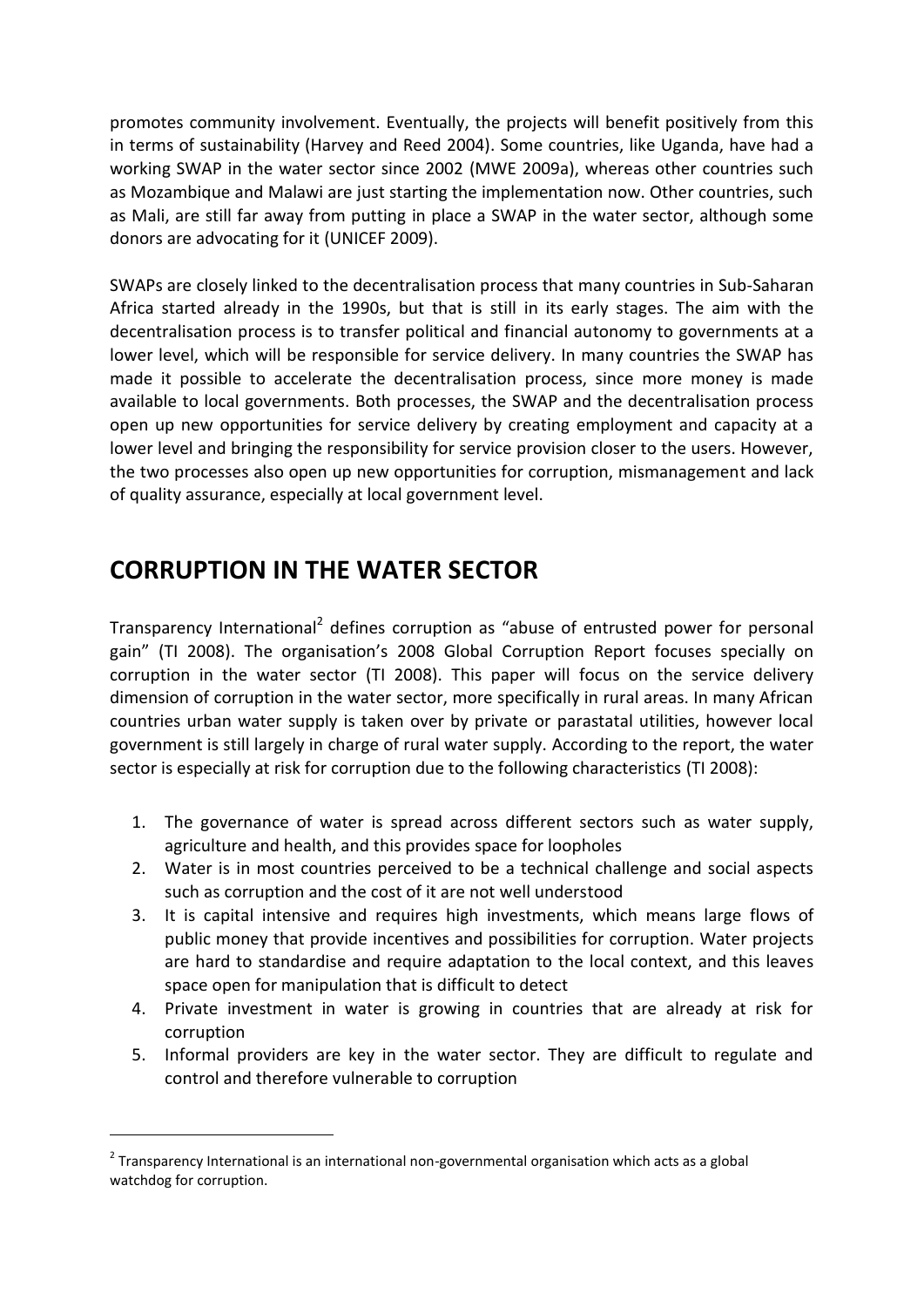- 6. Corruption in the water sector mostly affects the poorest populations with the weakest voice
- 7. Water is scarce and becoming scarcer with climate change. The competition over water increases the corruption risk

A newer report by the Stockholm International Water Institute (Jacobson and Tropp 2010) adds the following dimension:

8. Water infrastructure is of a technical nature and many aspects are not easy to understand for politicians or the public who are not trained engineers. This makes it possible for the engineers to give the public false and incomplete information

Especially point three, six and eight are decisive in the context of local government in Africa. The decentralisation process results in a flux of large sums of money to a relatively small government entity for the construction of complex water projects. This makes the water sector extremely profitable and attractive for corrupt officials. Government officials even speculate in where and when to get jobs in order to get access to these large projects, as the case studies will show below. A World Bank study in Uganda revealed that between 20% and 40% of water sector finances are lost to mismanagement of funds yearly. In Africa as a whole the same study estimates that an average level of corruption represents a leakage of more than USD 20 billion over the next 10 years. At a global scale, 40 billion working hours are lost annually due to inefficiencies in the water sector (Stålgren, 2006).

Point six concerns the outcomes of corruption, but is also part of the reason; the affected populations are not capable of holding corrupt governments responsible for their acts. This is because they are mainly poor, vulnerable groups in rural areas, maybe far away from the government headquarter without communication or transport. In many cases communities are not aware of what responsibilities local governments have in terms of accountability or service provision, or they are afraid of reprisals. Even if the communities complain, corrupt juridical systems may make it impossible for them to hold the perpetrators responsible. This is shown in the second case study. The difficulty of local governments to attract personnel with high capacities due to low salaries and poor living conditions exacerbates point eight about technical knowledge. Even politicians that are part of the municipal council or technicians in the engineering department that are supposed to supervise projects may not have enough technical understanding to be able to detect whether the engineer has designed a water supply properly. This will be illustrated by the first case study below.

# **CASE STUDIES**

The following section will present two case studies from an African country. In this country, the SWAP has been running in the water sector for some years, and money is channelled from the central government to the district governments, which are responsible for the construction of water supply facilities. The district does not implement the projects directly, but is compelled to submit the project to a public tender which is decided by the district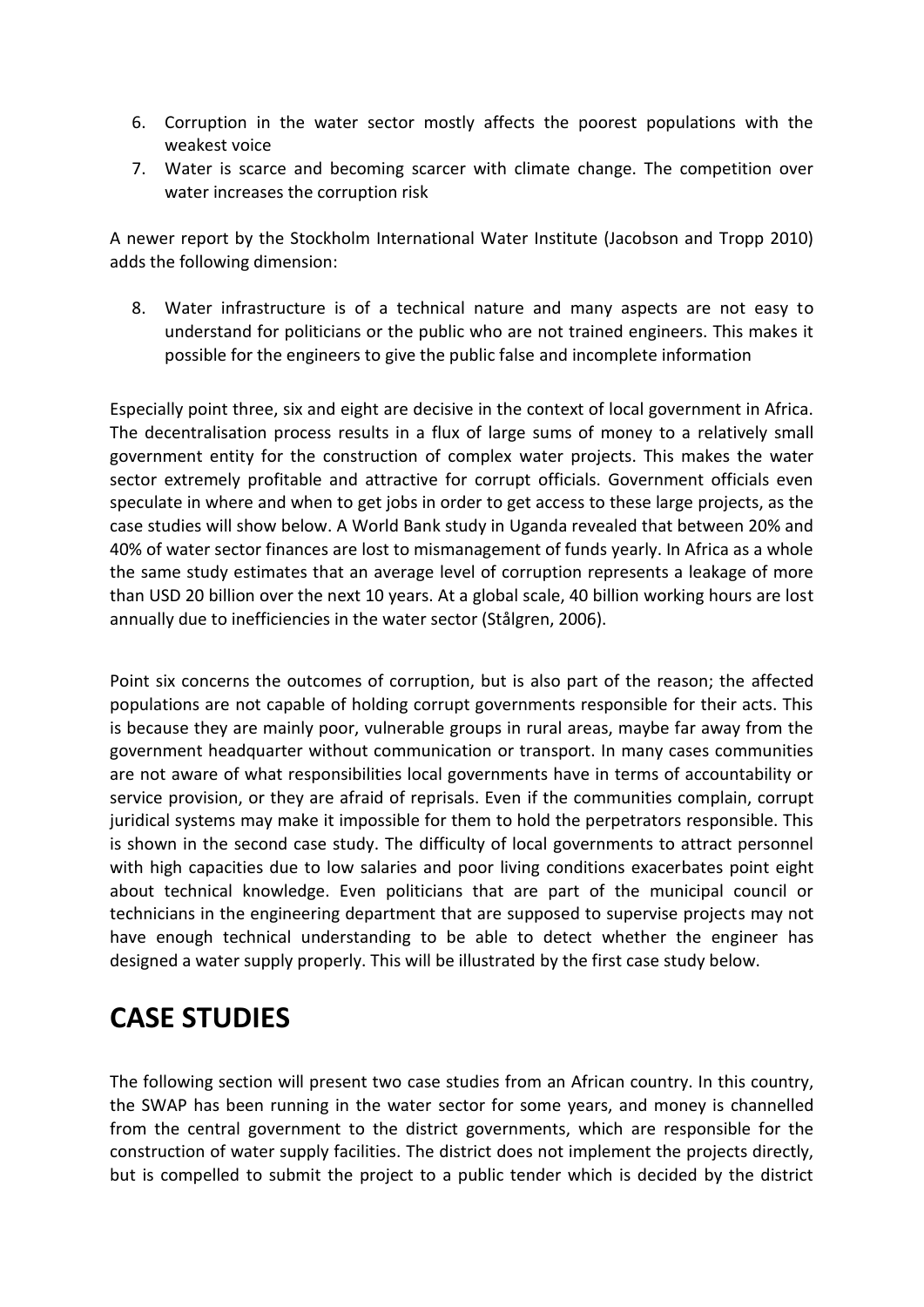procurement committee. The district is however responsible for the supervision of the project, and the quality assurance.

#### **Small, medium, large?**

In this particular district, it is common that the water engineer and other engineers "own" construction companies that do water works. A few years back the responsibility for the construction of infrastructure was given to the private sector, however in this district, there were not many construction companies with the necessary skills or capital. The engineers either put the companies in a false name, for which they also create a signature, so that they themselves can easily sign all documents. A different option is to put the company in the name of a friend. Each time for example the construction of a spring protection is planned the water engineer prepares the tender document. According to the national guidelines, there are different sizes of spring protections, depending on the water flow, each with its predetermined price. The engineer makes sure he values the spring one category higher than it really is. For example, even if the spring should be a "small" spring, he calls it "medium". He now prepares a tender document for a medium spring protection. Then he lobbies and bribes the procurement committee to give him the contract, which is not difficult since they all know each other. Sometimes he promises kickbacks as well. The procurement rules are extremely complicated and there are therefore many loopholes. When his company has received the contract, he constructs a small spring protection and keeps the difference. Since he is also the water engineer, he does the supervision and approves the work even if it is of bad quality or even not functional. The district is big and has many corners, so it is unlikely that anyone will ever go back to this particular spring and check that the work was properly done. Some springs are a one hour walk from the nearest road and the possibility is low that other district officials or even the National Corruption Inspection Agency (NCIA) will ever walk there. It is also unlikely that the population will complain in case the spring breaks down; most complaints never lead to action or get lost on the way so people believe there is no point of complaining.

#### **Corrupt all the way to the top**

The second story is about a district that suddenly experienced an influx of refugees from a neighbouring country. The normally quiet and remote district suddenly experienced a host of international organisations to help the refugees. It is common that international organisations also develop projects to support the host communities, and one international donor organisation contacted the district and offered to fund a number of latrines at schools, rainwater harvesting systems and a gravity flow scheme to support the local communities. However, the official of the donor agency in the capital said he would only give this district the money if he was offered a kickback, after all there were many other districts in need too. The water engineer of the district together with the head of administration agreed. When the money arrived at the district account, it was transferred to the personal account of the water engineer, and he made sure that everybody got their share, including the official in the donor agency. Instead of tendering the project, they then decided to use local artisans to carry out the works, which is against the implementation policy of rural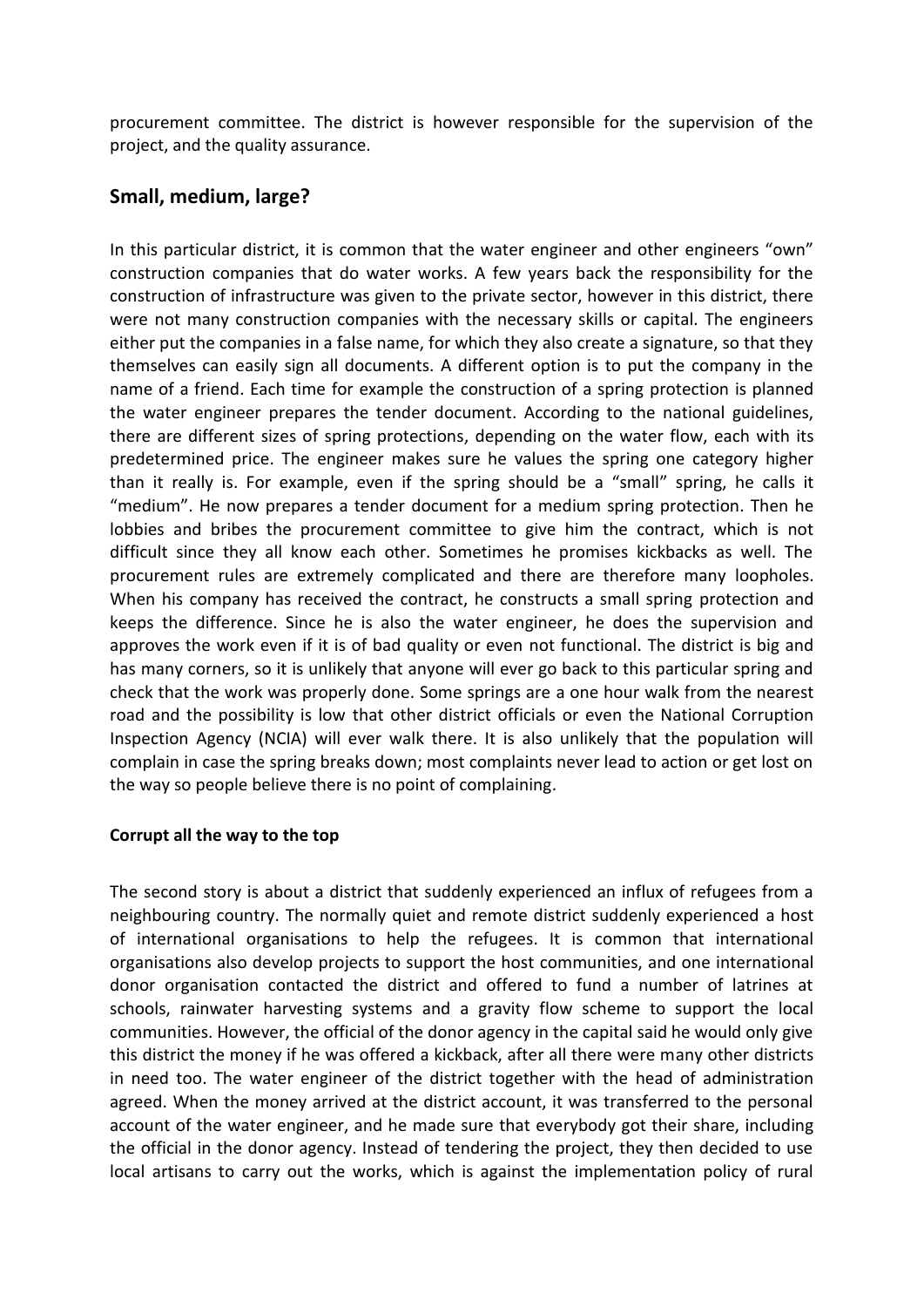water projects. They said that the district was implementing the project, although that is not technically possible since the implementation has been placed on the private sector. The local artisans built some shoddy latrines and rainwater harvesting schemes, and followed vague recommendations by the water engineer to build the gravity flow scheme. The engineer and his accomplices used district infrastructure such as fuel and vehicles to manage the works, and in this way they used valuable resources, including working hours, which were meant for other purposes. At the same time, the water engineer had started using the money, clearing off debts, buying a new laptop, car and a digital camera. He suddenly realised that the money was getting finished. He now had to use his private money to somehow conclude the construction works in time.

Evidently, the result of this poor implementation procedure was extremely bad quality work. The latrines looked like they would not survive the next downpour, and only the first tap along the gravity flow scheme had water; they had assessed the topography wrongly. Since the project area was close to a main road and still got attention due to the refugee crisis, complaints from the community reached the municipal councillors. When the water engineer and the head of administration heard about it, they first tried to bribe the entire council. The head of administration promised extra "field allowances" taken from the public budget to give them incentives. However, the municipal council has more than 100 members and their attempts failed. The council decided to travel to the site and inspect the work. Even the councillors who have no technical training could see that the work was badly done. They decided to file a case at the National Corruption Inspection Agency (NCIA), but by the time the investigations started the water engineer had already left the district since his contract ran out and he did not have money left to pay the bribes to get an extension.

A few months later, the officials from the NCIA showed up. However, before they managed to do anything, they were intercepted by the head of administration and bribed. They went back to the capital without having visited the project. After a while, the municipal council and the governor started asking questions, and when the governor called the NCIA in the capital, he got to know that the people had already been sent there. This incident prompted the NCIA to fire the two officials that were bribed, and to send a new team. It was now impossible to bribe these officials as well, since they were afraid of suffering the same fate as their colleagues. When they arrived, they asked to be taken to the project site. However, the water engineer had left and only his colleague, the district engineer was there. He took them to the field and pretended he did not know the project site. The district is big and confusing, and they were driving and driving until it got dark and the officials from the capital were tired and demanded to go home. They then returned to the capital and wrote their reports.

What was the fate of the poor communities that were promised water and latrines but never got any functioning infrastructure? After they realised that complaining to the district did not help, they started, in their desperation, to use the water at the farm of a local businessman. The businessman got tired of people breaking his fences, and decided to put in money to make the system work. He had to put in a considerable sum of money and hire a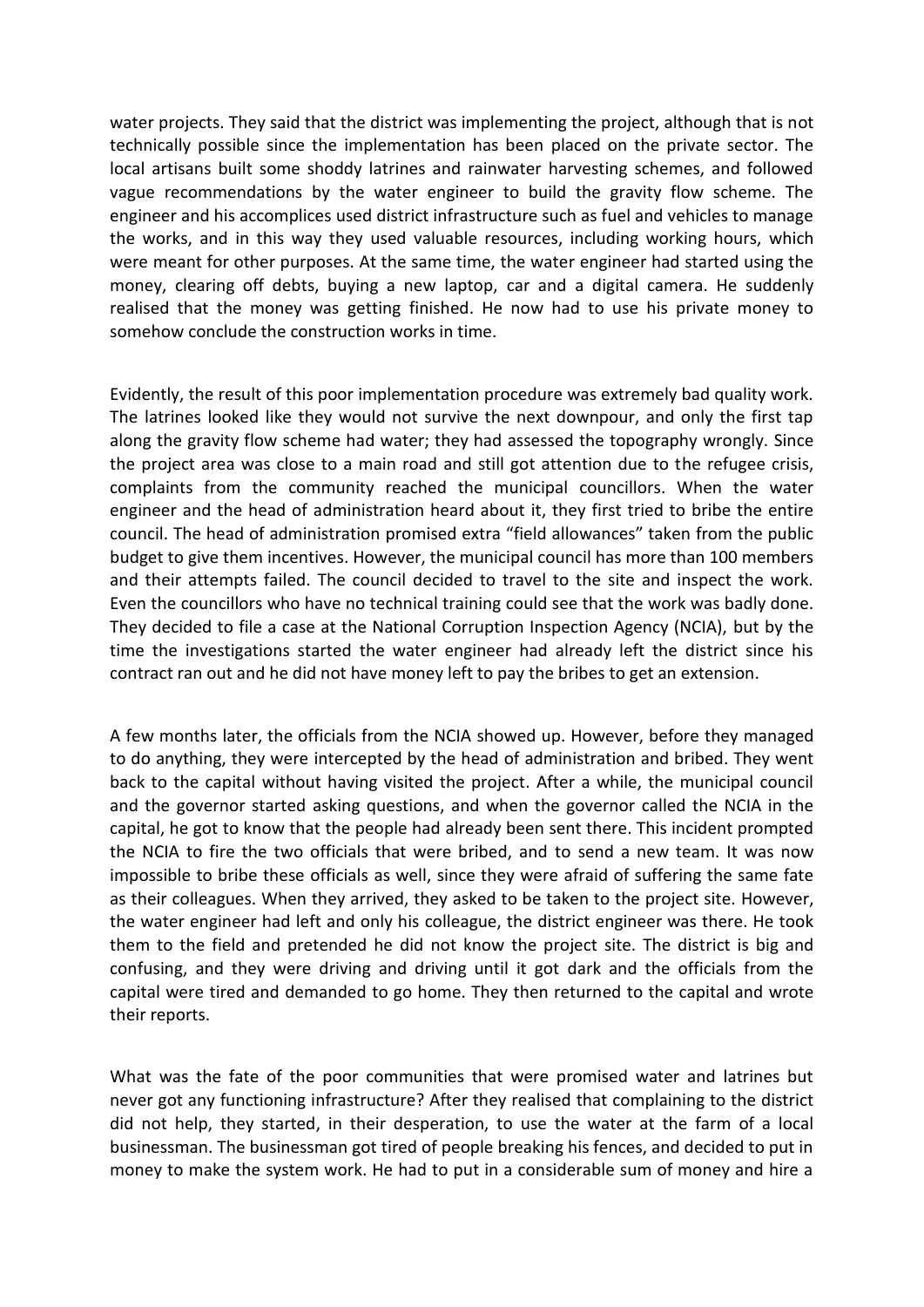good company to re-design and fix the water system. Thanks to his efforts and not the government's or the donor agency's, people now have water. The latrines were never fixed.

And what happened to the thieves in this story? The head of administration is still there, living on as usual. No-one knows the status of the case in the NCIA, at least no consequences have been seen in the district. The water engineer got a new job in a reputable donorfunded regional water supply agency. He managed to get a nice apartment, buy a car and make his wife and family happy during his time as a civil servant. Ironically, he is a devoted Christian, and claims he is personally against corruption. What he did was just a way for the government to help him out, because he was recently married with a young child. A new water engineer was employed at the district. He had a good degree and used to work for a private water utility, so people wondered why he would trade the private sector for a government job. That was until it became known that a multi-million dollar gravity flow scheme of more than 40 km was planned for this particular district…

# **ONLY A SAD STORY?**

The case studies above are of course depressing. But what can we learn from them? In what way can the government, the local NGOs, the international organisations and the donors draw lessons from these examples?

First, it is necessary to analyse in depth the different mechanisms that made the stories so sad. Why were the officials corrupt?

The first aspect that needs to be considered is the "need or greed" argument. Were the officials simply greedy or was it out of desperation and need? It has to be mentioned that government officials in African countries often receive salaries that are extremely low compared to living costs. A study in Uganda revealed that 88% of the respondents from local government were dissatisfied with their salaries (MWE 2009b). Therefore, government is normally the most unpopular sector for engineers and technical people because it pays considerably lower than the private sector or even the NGO world (DFID 2010). For an engineer who has studied for 3-5 years, a government salary is not enough to cover the needs of his aspirations, which are normally shaped by the life in the capital. In addition there are expectations from friends and family, and in countries with a weak social welfare system, extended family expects the few people in wage employment to cover hospital bills, burials, weddings and school fees (Danert et al 2003). This engages most government officials in side activities such as petty trade (often using government vehicles and fuel), private consultancies on the side and so on. Another option is of course to make use of the powers as a government official and directly steal from the public funds in one or another way. In fact, a World Bank study from Uganda revealed that between 10% and 20% of money given to contractors are spent on kickbacks to government officials in order to get the contract (Doya 2009).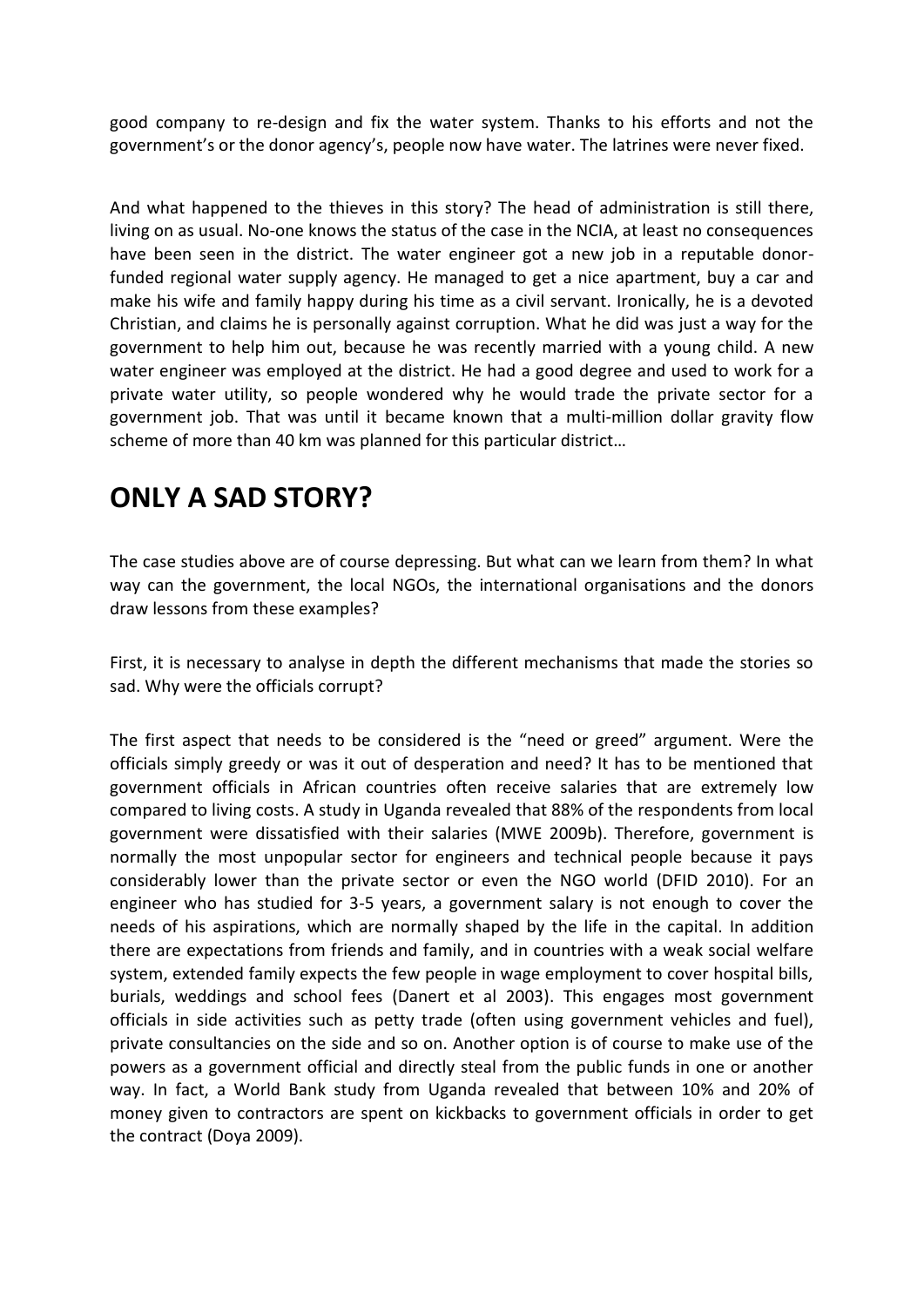Does this mean that if the salaries of civil servants were increased, corruption would disappear? Probably not. But it is a necessary step on the way, because without an increase in salaries, all other efforts may be in vain. A study from Tanzania showed that 41% of respondents cited greed as the leading cause for corrupt behaviour, whereas 28% answered it was mainly caused by low salaries. An additional 17% answered it was mainly due to poverty (Lugongo and Mutarubukwa 2009). However, a National Integrity Study carried out in Uganda showed that 69% of bribery in the country is attributed to greed (MWE 2009c). Once corruption is so deep-going as in the country of our two stories, where international donor agencies, central government agencies, top district officials and the private sector are involved, an increase in salaries would probably not have a large impact. This is because of the culture of corruption, which will require other types of efforts to curb. One of the most depressing aspects of the stories above is the total impunity of the government officials in question. So is the attitude of the water engineer, who thinks that he has deserved what he took from the government. There is no feeling of responsibility towards the nation as a whole or towards the people.

Another lesson from the stories above is that the accounting and procurement systems in the country allow these practices to take place. The procurement procedure is made complicated to avoid corruption, but at the moment the complexity makes it impossible for the public to understand the procedures and this is exploited by the government officials. In addition, it was possible for the chief administrator to transfer public funds directly to a personal account without any problems or fear for retracement.

Perhaps the main lesson to be drawn from the case studies is the risk of channelling donor funds through local governments using SWAPs. Only the first case involved SWAP funds, however both stories show what local government officials are willing to do for personal gain. In the health and education sector, major donors are in some countries already pulling out of SWAPs after uncovering scandals. The stories above are not isolated cases; in a number of districts and municipalities all over Africa such stories occur. Due to false reporting and weak monitoring and evaluation systems, only few of these cases are brought to light or to the attention of the donors that funded them. With the SWAP, individual donors are not responsible for particular projects anymore, and the government therefore does not need to account for every single project. In a country where corruption is as deeply entrenched as in our sample countries, an increase in donor funds is only likely to increase the stealing if drastic measures are not taken. And these measures will only work if the process encompasses the entire society. If nothing is done, poor communities will increasingly suffer from poor quality work or no work at all, whereas local government officials get rich.

## **A NEW DIRECTION IN SECTOR HARMONISATION**

Considering the analysis above, which way should we go? The challenge is to increase the coverage and functionality of rural water supply systems, but at the same time involve the government and create enough local capacity for sustainability. In the opinion of the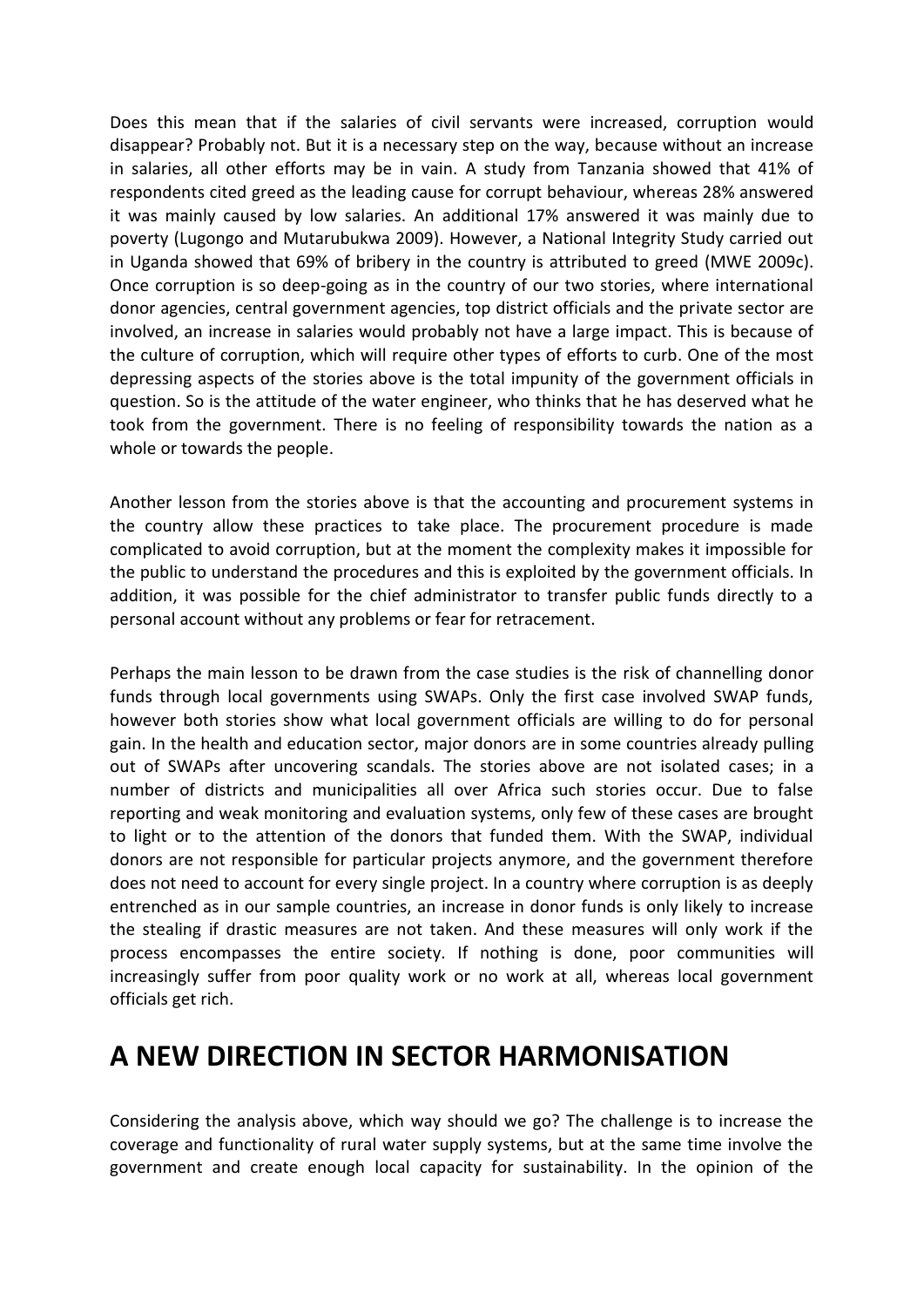authors, local NGOs should play a key role in this process. NGOs are different from the private sector in the way that they have other objectives than profit, and normally have a genuine interest of improving the lives of the unfavoured communities. This makes them able to communicate with both governments and local communities, build bridges and carry out projects that respond to real needs and result in ownership and sustainability. In addition to the water service delivery, NGOs involve the community in many different ways, such as involving them in the decision-making process of local government, civic education, gender sensitisation, accountability training etc. If done successfully, the water project can be used as an entry point for a community transformation programme, involving capacity building on a number of issues. A strengthened and emancipated community that is aware of the duties of the government officials and its own rights will help to fight corruption from below.

However, there are many risks. Among the variety of NGOs present in developing countries, it is clear that NGOs can also be vehicles for extracting personal gain, just like a private company or the public sector. However, in the opinion of the authors, NGOs are more flexible and adapt faster to new systems and regulations, and should therefore be a part of the solution. In order to minimise the risks, NGOs need to be included in a framework so that their quality and underlying agendas can be carefully controlled. This includes technical competence but also capacity in design, community involvement, monitoring and evaluation and of course accounting. This is a difficult and costly task, and therefore donors and governments must commit sufficient funds to put in place effective and enforceable regulations. NGOs should also be compelled to work closely together with local governments, encouraging common decision making, cooperation and transfer of capacity; both in technical terms, social terms, accountability terms and especially in work ethics. The money should be exclusively managed by the NGO, however in future joint schemes could be piloted, by for example introducing new electronic accounting systems or integrity pacts (WIN 2010). Regulation and coordination of the NGOs should be carefully designed in order not to undermine the very existence of the NGOs, which is being an independent civil society organisation.

The authors still agree that using NGOs as service providers is not a long term solution. When enough capacity has been built both at the grassroots level and at the local government level, NGOs should slowly pull out of service delivery and infrastructure development and focus on capacity building, support and advocacy for disadvantaged groups. NGOs should at all times be prepared to hand over to local authorities where ever possible, meaning that an exit strategy has to be an integrated part of any involvement. At the same time, NGOs have to stay for a longer time and have to make proper commitments to fulfil their role. Ideally, while NGOs build capacity from the ground, governments should be given incentives by donors to perform well in accountability and governance. The real clean-up and change in culture and attitude, however, can only come from the state itself.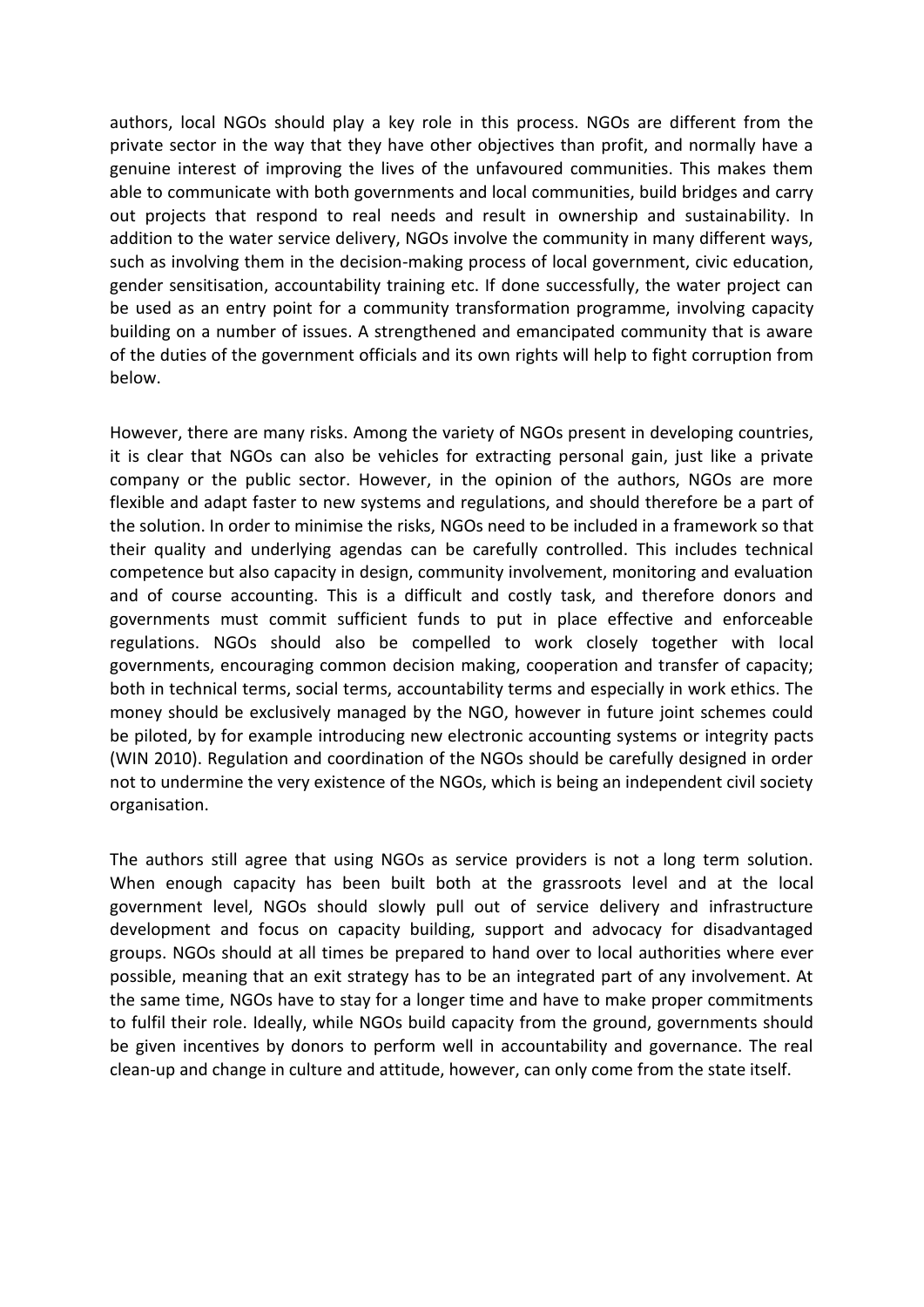## **CONCLUSION**

While sector harmonisation processes are channelling more funds through government and more responsibility (however, less accountability) on government, this paper argues that in the short term, this is reducing the quality and coverage of rural water supply delivery. This is due to several factors, but the most significant factor is corruption, and while corruption is ongoing there are no incentives to improve procedures, systems or capacities. If the MDGs are to be achieved and the sustainability of rural water services improved, the SWAP is currently counterproductive, because corruption makes huge sums of money disappear and leads to poor quality work. In order to reverse this trend, NGOs could be included in service delivery in the short term, however with strict regulation and proper coordination. Local government has to take an active role in the integration of the NGOs' activities into their overall plans and strategies. Only if a consensus about the overall approach in delivering services is achieved between all different actors will the activities contribute to the common goal (e.g. MDGs). By enhancing fair and competent cooperation between NGOs and local government outstanding results can be achieved. In this way, capacities and competence can be built from the grassroots and upwards, and hopefully lead to a less corrupt society in future.

## **REFERENCES**

- Danert, K., Carter, R.C., Rwamwanja, R., Ssebalu, J., Carr, G. And Kane, D. (2003) 'The private sector in rural water and sanitation services in Uganda: understanding the context and developing support strategies, *Journal of International Development,* No. 15, pp. 1099- 1114, John Wiley & Sons, Ltd. UK
- DFID (2010) *Human resources gaps and shortages in the water, sanitation and hygiene sector in Mali for the achievement of the MDGs,* by Hydroconseil for the UK Department for International Development, London, UK
- Doya, M. (2009) *Uganda: Water sector clogged by corruption,* East African 7th of September 2009, Nairobi, Kenya. Available at: [http://allafrica.com/stories/200909070878.html](http://allafrica.com/stories/200909070878.html%20consulted%2011th%20April%202010)  [consulted 11](http://allafrica.com/stories/200909070878.html%20consulted%2011th%20April%202010)<sup>th</sup> April 2010
- Harvey, P., and Reed, B. (2004) *Rural water supply in Africa – Building blocks for handpump sustainability,* WEDC, Loughborough University, Loughborough, UK
- Jacobson, M., and Tropp, H. (2010) *Addressing corruption in climate change water adaptation,* Stockholm Water Perspective, Stockholm International Water Institute, Stockholm, Sweden
- Lugongo, B., and Mutarubukwa, A. (2009) *Tanzania: water and sewerage authority ranks high in corruption "list of shame"*, The Citizen 31<sup>st</sup> of December 2009, Dar es Salaam, Tanzania. Available at: [http://allafrica.com/stories/200912310417.html,](http://allafrica.com/stories/200912310417.html) consulted 17<sup>th</sup> July